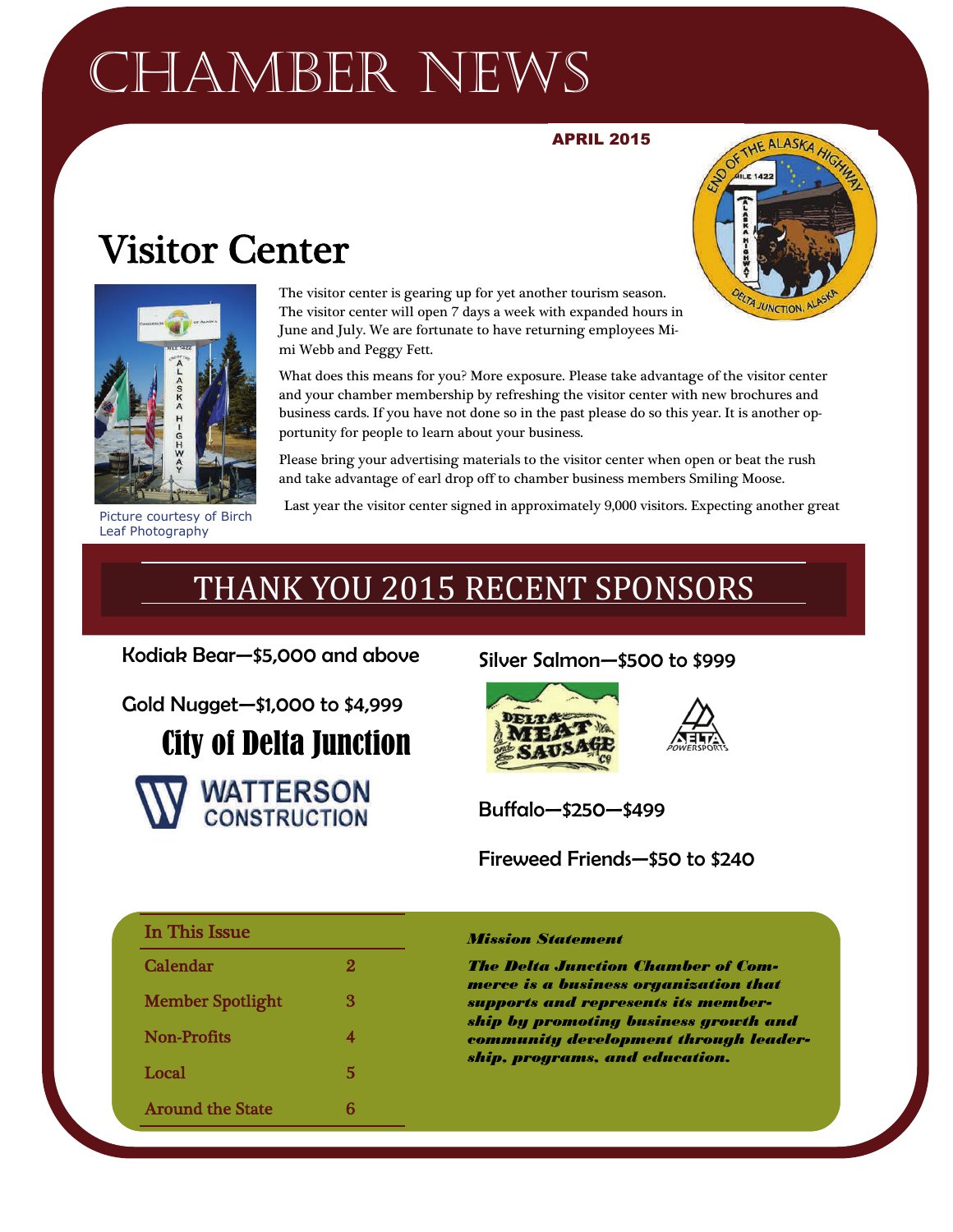## A LOOK AHEAD

LOCAL Page 2

 Career Exploration for Juniors - April 14th [http://news.deltanewsweb.com/school/2015/04/10/dhs](http://news.deltanewsweb.com/school/2015/04/10/dhs-juniors-career-exploration-tour-apr-14/)[juniors-career-exploration-tour-apr-14/](http://news.deltanewsweb.com/school/2015/04/10/dhs-juniors-career-exploration-tour-apr-14/)

Membership Luncheon at the Trophy—April 16th Open House Day at Delta Community Library– April 25th Community Clean Up Day—May 23rd Visitor Center Opening—May 23rd Sullivan Roadhouse Afternoon Tea—July Summer Triathlon—June 13th

Sullivan Roadhouse Soup & Bread—August

We are on the Web: http://deltachamber.org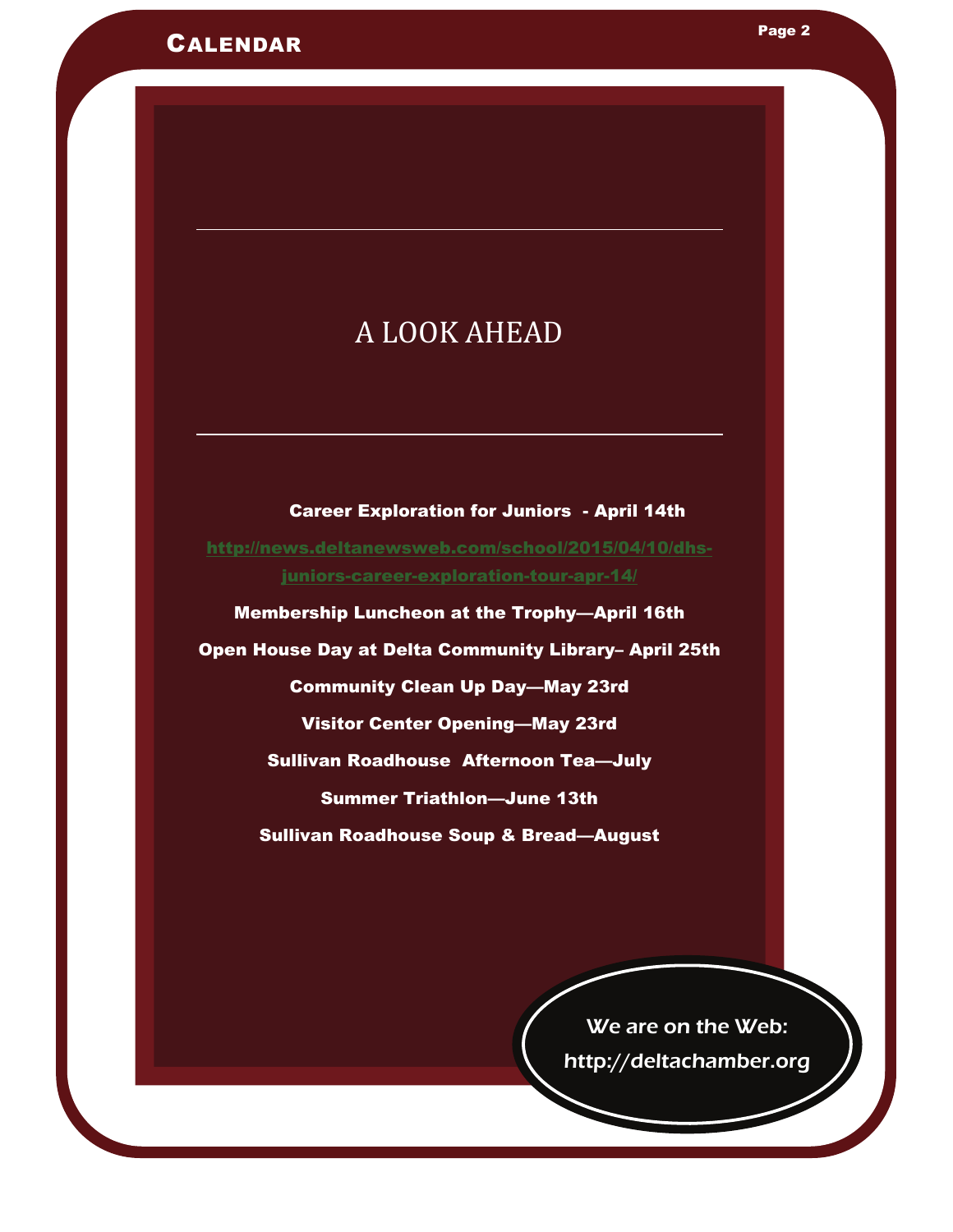#### MEMBER SPOLIGHT

#### North Haven Communities LLC



By CAROLE HAAS Delta Wind

*The Chamber Spotlight is an article that runs monthly in and is provided to the Chamber by the Delta Wind Newspaper to promote local Chamber businesses. The Chamber Spotlight can also be found online at [ine.com.](http://www.deltawindonline.com)* 

North Haven Communities (NHC) has been serving Fort Greely since 2007. NHC is responsible for Army family housing on Fort Greely and Fort Wainwright, and the company has been a member of the Delta Chamber of Commerce since 2008. In addition to being a member of our local chamber, NHC is a member of the Fairbanks Chamber of Commerce, also since 2008. NHC strives to offer service members and their families quality housing, making much needed improvements to Fort Greely's past housing accommodations. There are still a few years to go before the project is complete, but the process of demolishing, renovating, and building new housing structures is well underway on Greely. The result will be fewer homes, but with more living space and creature comforts. In fact, this summer's construction season will give way to the renovation of 18 homes, and the remodeling of 12 older homes into 6 new homes.

The construction will offer challenges to the staff at NHC Fort Greely's housing and maintenance offices, but the outlook is good with the staff's experience with construction in recent years. Geoffrey West is the Maintenance and Community Manager and he and his staff take care of the leasing and maintenance responsibilities for the housing community. NHC at Fort Greely has even implemented fun contests to keep its residents involved, such as a contest held this past February where residents could submit up to five photos of their home interior to show off their decorating style, as well as a neighbor of the month nomination that started in January. North Haven also holds a yard of the month contest, National Night Out program, and yard sale days during the summer. There are several holiday celebrations as well. The North Haven haunted house is always a mustsee. Keith Scruggs, project director for NHC, says, "We make an effort to provide the local community with long-term employment opportunities and do business with locally based vendors and subcontractors where possible." The Delta/Greely community is well integrated, with many Delta residents working on

Greely, and many military families living in Delta. As Scruggs put it, "Our service members living on and off the base, as well as our employees and others we work with are all very much part of the community, so it's important for us to be good stewards of the community we live and work in." NHC works closely with other Greely components, such as the FMWR and various commands and organizations throughout the post. Scruggs went on to say that NHC being a member of the Chamber and participating in events such as Festival of Lights and Frontier Days has allowed Scruggs and the other NHC employees the opportunity to get to know the community. The Chamber, according to Scruggs, keeps NHC in the loop about local happenings and lets NHC know where they can be of service to the community. NHC's scope of community involvement extends beyond Delta/ Greely; Scruggs noted, "Over the past few years in the Greater Fairbanks area, we've gotten involved with Habitat for Humanity, the Fairbanks Ice Dogs, and other business and trade associations, as well as organizations unique to Alaska like the Yukon Quest, Ice Alaska, and Arctic Winter Games." When asked what the greatest reward of being a member of the Delta Chamber of Commerce was, Scruggs said that it was being a part of what he called an extended family, and that "Everyone is always so welcoming, and many have gone out of their way to encourage and help our staff get involved with the community.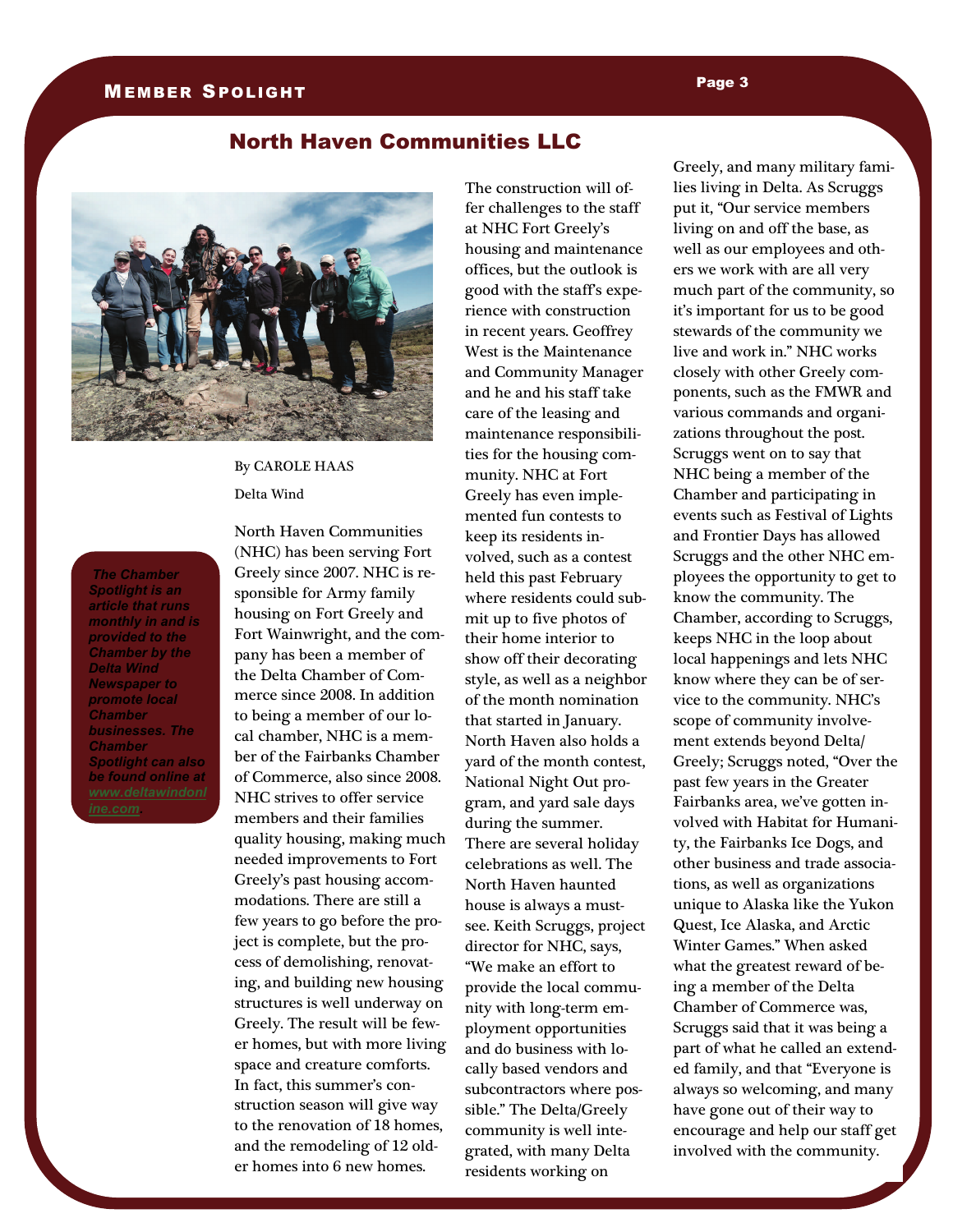#### NON-PROFITS

#### Sullivan Roadhouse Annual Tea Upcoming

Mark your calendars for July 7th. The volunteers at the Sullivan will be hosting their Annual Tea benefiting the upkeep and maintenance of the roadhouse. The volunteers are kindly requesting items for donations to be used for raffle drawings. Donations need to be received by June 15th. Please contact Yvonne Leavitt at (907) 895-2215. More information to come.



Coming in August will be the annual soup event.

#### 10th Annual Heavy Equipment Operator and Mechanic Academy

The Delta Career Advancement Center will be offering Entry Level Civil Construction Heavy Equipment Operator and Mechanic Academy June 2 through the 19th.

Applicants must be at least 17 years old, 19 for a CDL slot. Ten candidates will be selected. Candidates must possess a high school diploma or GED in addition to a valid driver's license.

Training is provided free to successful candidates That meet additional requirements and complete and interview process.

For more detailed information and applications call (907) 895-4605

Application Deadline: May 1st or April 3rd for a CDL slot.

#### Sullivan Roadhouse Garage Sale Hosting

This summer the Sullivan Roadhouse will be hosting garage sale spaces Saturdays this summer. Your \$20 space will gain you a great location to passersby and the visitors to the farmers market, plus your fee will help support a community treasure. So keep your privacy at your house and book a space. Not limited to chamber members so please pass it on.

Please contact Kim White at Smiling Moose (907) 895-4428 or the ladies at the Visitor Center at (907) 895-5068 to reserve your space.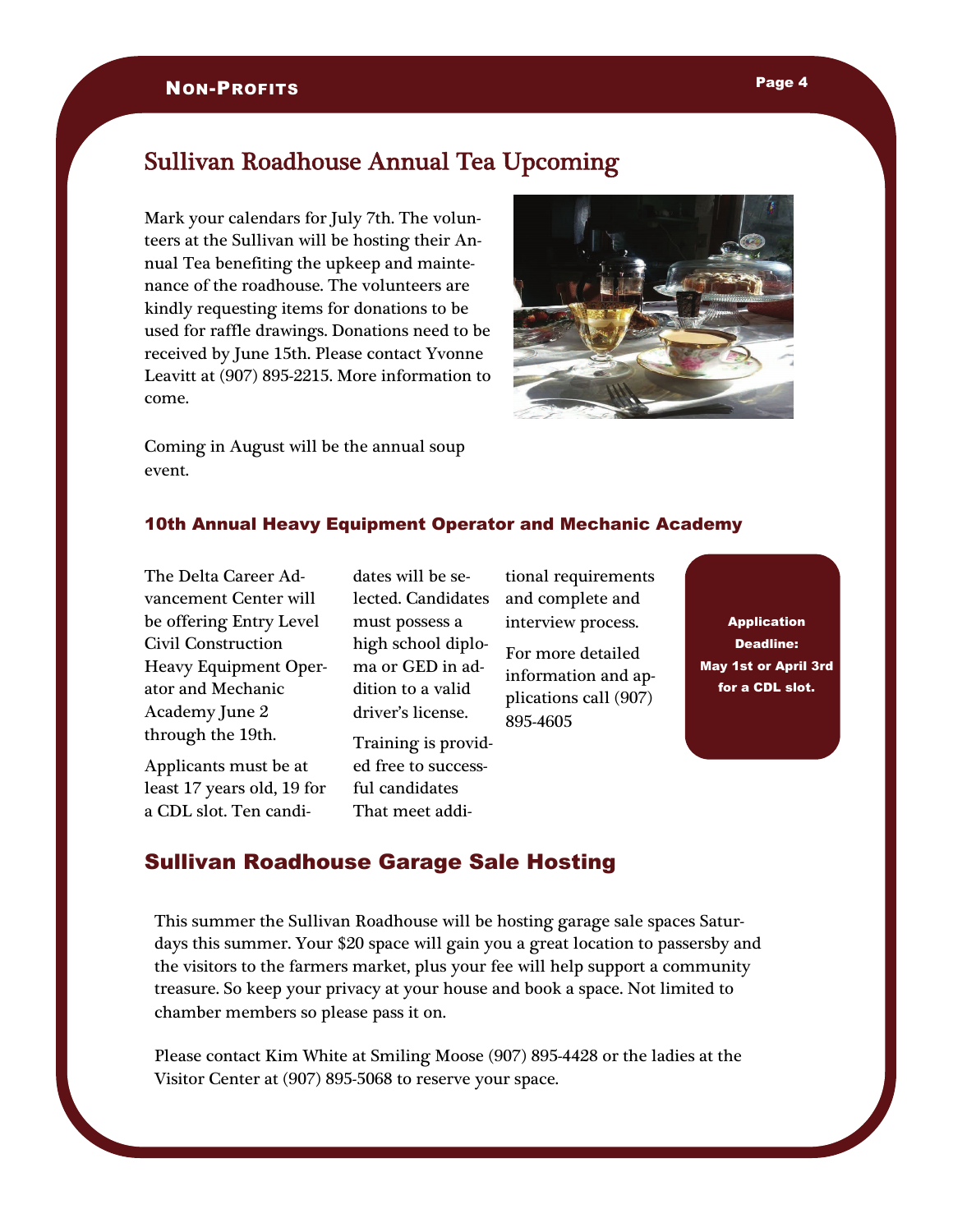#### LOCAL Property of the contract of the contract of the contract of the contract of the contract of the contract of the contract of the contract of the contract of the contract of the contract of the contract of the contract

#### THIS COULD BE YOUR BUSINESS



Do you have interesting news in your business. A new service. Would you like to offer a special to chamber members?

We would like to begin including some more information about our members in the monthly newsletter.

If you would like to be included in the upcoming newsletters please email to deltacc@chamber.org your news. If you are offering a special to chamber members please be specific about the effective dates, what the special is, and who qualifies for it.

Content limited by space and subject to editorial review.

#### **Board Members**

President **Eileen Williams** 

Vice President **Tony Porreca** 

Secretary/Treasurer **Eileen Herman**

**Katie Behrens Kim White Jackie Becker Lori Hollett Debbie Joslin CSM Chris Brown** 

## FORT GREELY—NEW PUBLIC AFFAIRS

US Army Garrison, Fort Greely Welcomes New Public Affairs Officer Rodney "Rod" McNany served for 23 years with the U.S. Air Force Reserve as a public affairs officer with notable deployments to Iraq for Operations Iraqi Freedom and New Dawn; Washington D.C. for the 2009 Presidential Inauguration; and New Mexico for the Stealth fighter retirement program. Rod was also on the Marketing team at RBC ministries (formerly, Radio Bible Class) for ten years serving in several capacities including Brand Manager, Media Director, and the Associate Director of Ministry Efforts. For two years he served with Continental Baptist Missions as the Director of Development. Most recently Rodney was the Director of Marketing and Communications at Mel Trotter Ministries where

he oversaw all marketing, media engagement and special events for the city rescue mission. Rod has been married to his high school sweetheart, Tammie for 32 years and they are in various stages of raising six children and daughter -in-love (who is now raising Rod & Tammie's two grand-daughters)!

> Excerpt from March 2015 Edition of the Fort Greely Interceptor

http://www.greely.army.mil/